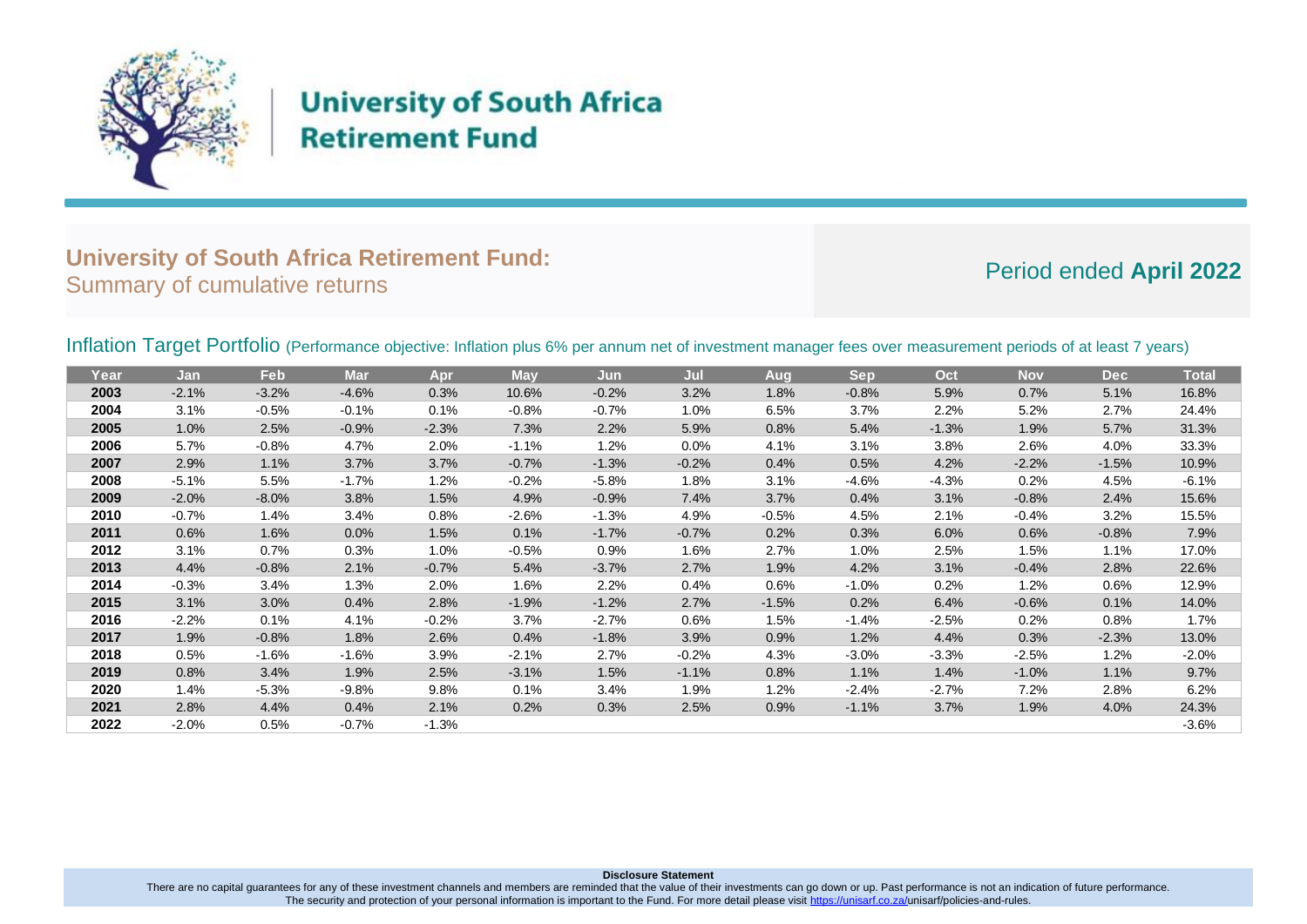## **University of South Africa Retirement Fund:** Summary of cumulative returns **Period ended** April 2022<br>Summary of cumulative returns

| Year | Jan     | Feb     | <b>Mar</b> | Apr     | May     | Jun     | Jul     | Aug     | <b>Sep</b> | Oct     | <b>Nov</b> | <b>Dec</b> | <b>Total</b> |
|------|---------|---------|------------|---------|---------|---------|---------|---------|------------|---------|------------|------------|--------------|
| 2005 |         |         |            |         |         |         |         | 0.6%    | 1.8%       | 0.1%    | 1.4%       | 1.9%       | 5.9%         |
| 2006 | 2.5%    | 0.0%    | 2.1%       | 0.8%    | 0.4%    | 0.6%    | 0.3%    | 2.4%    | 1.9%       | 1.5%    | 1.7%       | 1.7%       | 17.0%        |
| 2007 | 2.6%    | 0.8%    | 1.9%       | 2.5%    | 0.3%    | 0.2%    | $-0.2%$ | 0.4%    | 0.3%       | 1.8%    | $-0.1%$    | $-0.3%$    | 10.5%        |
| 2008 | $-2.3%$ | 2.2%    | $-0.6%$    | 1.5%    | 0.4%    | $-3.0%$ | 1.3%    | 2.7%    | $-2.4%$    | $-2.2%$ | $-0.2%$    | 2.5%       | $-0.5%$      |
| 2009 | $-0.6%$ | $-3.8%$ | 1.5%       | 1.2%    | 3.0%    | $-0.6%$ | 4.7%    | 1.9%    | 0.2%       | 2.0%    | $-0.3%$    | 1.4%       | 10.7%        |
| 2010 | 0.1%    | 1.1%    | 2.0%       | 0.3%    | $-1.5%$ | $-1.0%$ | 2.6%    | $-0.3%$ | 2.5%       | 1.4%    | 0.1%       | 1.8%       | 9.4%         |
| 2011 | 1.6%    | 0.9%    | $-0.2%$    | 1.0%    | 0.3%    | $-0.7%$ | $-0.5%$ | 0.2%    | 0.4%       | 4.2%    | 0.3%       | $-0.2%$    | 7.6%         |
| 2012 | 2.0%    | 0.8%    | 1.0%       | 0.7%    | $-0.4%$ | 0.8%    | 1.2%    | 2.3%    | 0.8%       | 1.7%    | 1.0%       | 1.1%       | 13.8%        |
| 2013 | 3.4%    | 0.1%    | 2.0%       | 0.4%    | 3.9%    | $-1.5%$ | 1.8%    | 1.1%    | 2.8%       | 2.0%    | 0.2%       | 2.1%       | 19.8%        |
| 2014 | 0.0%    | 1.5%    | 0.8%       | 1.4%    | 1.4%    | 1.6%    | 0.6%    | 0.2%    | $0.0\%$    | 0.3%    | 1.1%       | 0.7%       | 10.1%        |
| 2015 | 1.5%    | 2.4%    | 0.6%       | 2.0%    | $-0.6%$ | $-0.7%$ | 1.9%    | $-0.7%$ | 0.1%       | 4.0%    | 0.0%       | 1.1%       | 12.2%        |
| 2016 | $-1.6%$ | 0.4%    | 2.6%       | 0.4%    | 2.8%    | $-1.9%$ | 0.8%    | 1.5%    | $-1.1%$    | $-1.4%$ | 0.8%       | 0.7%       | 3.8%         |
| 2017 | 1.4%    | 0.0%    | 1.5%       | 1.8%    | 0.7%    | $-0.4%$ | 2.6%    | 0.6%    | 1.5%       | 3.1%    | 0.3%       | $-1.8%$    | 11.9%        |
| 2018 | 0.2%    | $-1.1%$ | $-0.4%$    | 2.7%    | $-0.5%$ | 2.1%    | $-0.1%$ | 3.5%    | $-1.6%$    | $-1.5%$ | $-1.4%$    | 0.3%       | 2.1%         |
| 2019 | 1.0%    | 2.5%    | 1.6%       | 1.7%    | $-1.4%$ | 1.0%    | 0.0%    | 1.0%    | 1.0%       | 1.3%    | $-0.2%$    | 0.4%       | 10.3%        |
| 2020 | 1.5%    | $-3.0%$ | $-5.5%$    | 5.7%    | 0.1%    | 2.0%    | 1.4%    | 1.3%    | $-1.7%$    | $-1.7%$ | 5.0%       | 1.8%       | 6.6%         |
| 2021 | 1.6%    | 2.9%    | 0.4%       | 1.7%    | $-0.5%$ | 1.0%    | 1.5%    | 0.8%    | $-0.1%$    | 2.6%    | 1.0%       | 2.5%       | 16.6%        |
| 2022 | $-2.0%$ | $-0.1%$ | $-0.5%$    | $-0.2%$ |         |         |         |         |            |         |            |            | $-2.7%$      |

### Stable Portfolio (Performance objective: Inflation plus 3.5% per annum net of investment manager fees over measurement periods of at least 3 years)

## Income Protection Portfolio (Performance objective: Inflation plus 1.5% per annum net of investment manager fees over measurement periods of at least 1 year)

| Year | Jan  | <b>Feb</b> | <b>Mar</b> | Apr  | <b>May</b> | Jun  | Jul  | Aug     | <b>Sep</b> | Oct  | <b>Nov</b> | <b>Dec</b> | <b>Total</b> |
|------|------|------------|------------|------|------------|------|------|---------|------------|------|------------|------------|--------------|
| 2005 |      |            |            |      |            |      |      | 0.5%    | 0.6%       | 0.6% | 0.6%       | 0.6%       | 2.9%         |
| 2006 | 0.6% | 0.5%       | 0.6%       | 0.5% | 0.5%       | 0.5% | 0.5% | 0.6%    | 0.6%       | 0.7% | 0.7%       | 0.6%       | 7.3%         |
| 2007 | 0.7% | 0.7%       | 0.7%       | 0.7% | 0.7%       | 0.7% | 0.8% | 0.8%    | 0.8%       | 0.8% | 0.8%       | 0.9%       | 9.5%         |
| 2008 | 0.9% | 0.8%       | 0.9%       | 0.9% | 0.9%       | 0.9% | 1.3% | 1.1%    | 1.0%       | 0.9% | 1.2%       | 1.2%       | 12.8%        |
| 2009 | 1.0% | 0.8%       | 0.9%       | 0.9% | 0.8%       | 0.7% | 0.8% | 0.7%    | 0.7%       | 0.8% | 0.7%       | 0.7%       | 9.9%         |
| 2010 | 0.7% | 0.7%       | 0.8%       | 0.7% | 0.6%       | 0.7% | 0.9% | 0.8%    | 0.6%       | 0.7% | 0.5%       | 0.7%       | 8.7%         |
| 2011 | 0.3% | 0.5%       | 0.6%       | 0.7% | 0.6%       | 0.6% | 0.5% | 0.4%    | 0.5%       | 0.5% | 0.6%       | 0.6%       | 6.7%         |
| 2012 | 0.6% | 0.6%       | 0.6%       | 0.5% | 0.6%       | 0.6% | 0.6% | 0.6%    | 0.5%       | 0.6% | 0.5%       | 0.5%       | 6.9%         |
| 2013 | 0.6% | 0.5%       | 0.5%       | 0.5% | 0.5%       | 0.6% | 0.5% | 0.6%    | 0.5%       | 0.5% | 0.4%       | 0.5%       | 6.5%         |
| 2014 | 0.5% | 0.5%       | 0.6%       | 0.6% | 0.6%       | 0.6% | 0.6% | $-0.3%$ | 0.5%       | 0.6% | 0.5%       | 0.6%       | 5.8%         |
| 2015 | 0.6% | 0.5%       | 0.6%       | 0.6% | 0.7%       | 0.6% | 0.6% | 0.6%    | 0.6%       | 0.6% | 0.7%       | 0.6%       | 7.5%         |
| 2016 | 0.7% | 0.6%       | 0.6%       | 0.6% | 0.7%       | 0.7% | 0.7% | 0.7%    | 0.7%       | 0.7% | 0.7%       | 0.7%       | 8.4%         |
| 2017 | 0.8% | 0.7%       | 0.7%       | 0.7% | 0.9%       | 0.7% | 0.7% | 0.8%    | 0.7%       | 0.7% | 0.7%       | 0.5%       | 8.9%         |
| 2018 | 0.9% | 0.9%       | 0.7%       | 0.6% | 0.7%       | 0.7% | 0.7% | 0.7%    | 0.7%       | 0.7% | 0.7%       | 0.7%       | 9.1%         |
| 2019 | 0.9% | 0.7%       | 0.7%       | 0.7% | 0.8%       | 0.7% | 0.8% | 0.7%    | 0.7%       | 0.7% | 0.6%       | 0.7%       | 8.9%         |
| 2020 | 0.8% | 0.6%       | 0.5%       | 0.5% | 0.6%       | 0.6% | 0.6% | 0.5%    | 0.5%       | 0.4% | 0.4%       | 0.4%       | 6.5%         |
| 2021 | 0.4% | 0.5%       | 0.4%       | 0.4% | 0.4%       | 0.4% | 0.4% | 0.5%    | 0.4%       | 0.4% | 0.4%       | 0.5%       | 5.4%         |
| 2022 | 0.4% | 0.4%       | 0.4%       | 0.5% |            |      |      |         |            |      |            |            | 1.8%         |
|      |      |            |            |      |            |      |      |         |            |      |            |            |              |

### **Disclosure Statement**

There are no capital guarantees for any of these investment channels and members are reminded that the value of their investments can go down or up. Past performance is not an indication of future performance. The security and protection of your personal information is important to the Fund. For more detail please visit [https://unisarf.co.za/u](https://unisarf.co.za/)nisarf/policies-and-rules.